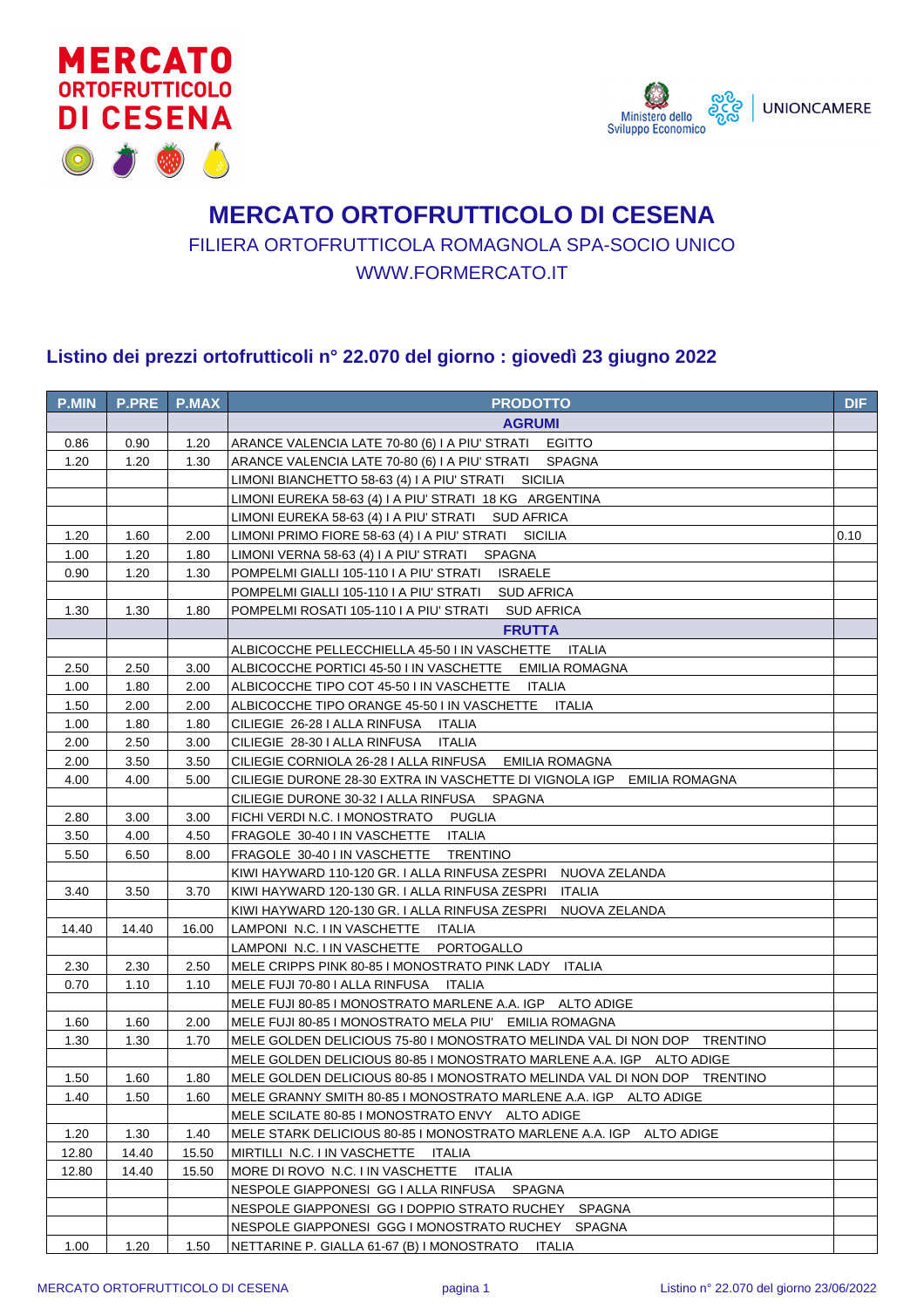| <b>P.MIN</b> | <b>P.PRE</b> | <b>P.MAX</b> | <b>PRODOTTO</b>                                                                                                                   | <b>DIF</b> |
|--------------|--------------|--------------|-----------------------------------------------------------------------------------------------------------------------------------|------------|
| 2.00         | 2.50         | 3.00         | NETTARINE P. GIALLA 67-73 (A) I MONOSTRATO<br>ITALIA                                                                              |            |
|              |              |              | <b>SPAGNA</b><br>NETTARINE P. GIALLA 67-73 (A) I MONOSTRATO                                                                       |            |
| 2.50         | 3.00         | 3.50         | NETTARINE P. GIALLA 73-80 (AA) I MONOSTRATO<br>ITALIA                                                                             |            |
|              |              |              | <b>SPAGNA</b><br>NETTARINE P. GIALLA 73-80 (AA) I MONOSTRATO                                                                      |            |
|              |              |              | NETTARINE P. GIALLA 80-90 (AAA) I MONOSTRATO<br>ITALIA                                                                            |            |
| 2.50         | 3.00         | 3.00         | PERE ABATE FETEL 70-75 I A PIU' STRATI 40 PZ. 10 KG CILE                                                                          |            |
|              |              |              | PERE PACKHAM'S TRIUMPH 75-80 I A PIU' STRATI 40 PZ. 10 KG ARGENTINA                                                               |            |
| 2.00         | 2.10         | 2.20         | PERE WILLIAM 65-70 I A PIU' STRATI 100-110 PZ 18 KG ARGENTINA                                                                     |            |
| 2.20         | 2.40         | 2.60         | PERE WILLIAM 75-80 I A PIU' STRATI 40 PZ. 10 KG ARGENTINA                                                                         |            |
| 1.00         | 1.50         | 2.00         | PESCHE P. GIALLA 67-73 (A) I MONOSTRATO<br>ITALIA                                                                                 |            |
|              |              |              | PESCHE P. GIALLA 67-73 (A) I MONOSTRATO<br><b>SPAGNA</b>                                                                          |            |
| 1.50         | 2.00         | 2.50         | PESCHE P. GIALLA 73-80 (AA) I MONOSTRATO<br>ITALIA                                                                                |            |
|              |              |              | PESCHE P. GIALLA 73-80 (AA) I MONOSTRATO<br><b>SPAGNA</b>                                                                         |            |
|              |              |              | PESCHE P. GIALLA 80-90 (AAA) I MONOSTRATO<br><b>ITALIA</b>                                                                        |            |
| 2.00         | 2.40         | 2.80         | <b>ITALIA</b><br>PESCHE PLATICARPA 67-73 (A) I ALLA RINFUSA                                                                       |            |
|              |              |              | PESCHE PLATICARPA 67-73 (A) I ALLA RINFUSA<br>SPAGNA                                                                              |            |
| 25.00        | 28.00        | 29.50        | RIBES ROSSO N.C. I IN VASCHETTE CILE                                                                                              |            |
|              |              |              | RIBES ROSSO N.C. I IN VASCHETTE ITALIA                                                                                            |            |
| 3.00         | 3.00         | 4.00         | UVA DA TAVOLA BIANCA VITTORIA N.C. I MONOSTRATO<br>SICILIA                                                                        |            |
| 2.80         | 3.00         | 4.00         | UVA DA TAVOLA NERA BLACK MAGIC N.C. I MONOSTRATO SICILIA                                                                          |            |
| 2.80         | 2.80         | 3.00         | UVA DA TAVOLA ROSATA RED GLOBE N.C. I MONOSTRATO 8.2 KG PERU'                                                                     |            |
|              |              |              | <b>ORTAGGI</b>                                                                                                                    |            |
|              |              |              | AGLI BIANCHI N.C. I IN TRECCE FRANCIA                                                                                             |            |
| 3.80         | 4.50         | 5.50         | AGLI BIANCHI N.C. I IN TRECCE ITALIA                                                                                              |            |
| 3.00         | 3.00         | 3.40         | AGLI BIANCHI N.C. I ALLA RINFUSA SPAGNA                                                                                           |            |
|              |              |              | AGLI BIANCHI N.C. I TRE PEZZI SPAGNA                                                                                              |            |
| 3.50         | 3.50         | 3.60         | AGLI FRESCHI N.C. I ALLA RINFUSA ITALIA                                                                                           |            |
|              |              |              | AGLI ROSA 60-80 I MONOSTRATO FRANCIA                                                                                              |            |
| 0.50         | 0.90         | 1.00         | ANGURIE 12-16 KG. I ALLA RINFUSA BINS ITALIA                                                                                      |            |
| 0.85         | 1.10         | 1.30         | ANGURIE BABY 2-3 KG. I MONOSTRATO ITALIA                                                                                          | 0.10       |
|              |              |              | BASILICO N.C. I IN MAZZI MAZZO ITALIA                                                                                             |            |
| 0.80         | 1.00         | 1.20         | BIETOLE DA COSTA N.C. I A PIU' STRATI ITALIA                                                                                      |            |
| 1.20         | 1.20         | 1.30         | BIETOLE DA FOGLIA (ERBETTE) N.C. I IN MAZZI A PIU' STRATI<br>ITALIA                                                               |            |
| 0.60         | 0.70         | 1.00         | CAROTE N.C. I ALLA RINFUSA ITALIA                                                                                                 |            |
|              |              |              |                                                                                                                                   |            |
| 1.00         | 1.50         | 1.70         | CAROTE N.C. I IN MAZZI ITALIA                                                                                                     |            |
|              |              |              | CAROTE N.C. I VASSOI FILMATI ITALIA                                                                                               |            |
| 0.80         | 0.90         | 1.60         | CAVOLI CAPPUCCI BIANCHI 6 PZ. (30X50) I MONOSTRATO ITALIA                                                                         |            |
| 0.50         | 0.80         | 0.90         | CAVOLI VERZA 6 PZ. (30X50) I MONOSTRATO<br>ITALIA                                                                                 |            |
| 0.70         | 1.30         | 1.60         | CETRIOLI 14-21 CM. I A PIU' STRATI ITALIA                                                                                         |            |
| 1.50         | 1.80         | 2.00         | CETRIOLI LUNGHI OLANDESI 21-28 CM. I DOPPIO STRATO<br>ITALIA                                                                      |            |
| 0.50         | 0.80         | 1.00         | CICORIA CATALOGNA N.C. I A PIU' STRATI ITALIA                                                                                     |            |
|              |              | 3.50         | CIPOLLE ROSSE DI TROPEA N.C. I ALLA RINFUSA<br>CALABRIA                                                                           |            |
| 2.50<br>0.50 | 3.50<br>0.70 | 1.00         | CIPOLLE ROSSE DI TROPEA N.C. I IN MAZZI DI TROPEA IGP FRESCHE CALABRIA<br>CIPOLLE TONDE BIANCHE N.C. I ALLA RINFUSA SACCHI ITALIA |            |
| 0.45         | 0.70         | 0.80         | CIPOLLE TONDE DORATE 60-80   ALLA RINFUSA SACCHI ITALIA                                                                           |            |
| 0.50         | 0.70         | 1.00         | CIPOLLE TONDE ROSSE 60-80   ALLA RINFUSA SACCHI ITALIA                                                                            |            |
| 1.40         | 1.80         | 2.00         | CIPOLLOTTI BIANCHI N.C. I IN MAZZI ITALIA                                                                                         |            |
| 2.50         | 2.50         | 3.00         | FAGIOLI BORLOTTI RAMPICANTI N.C. I ALLA RINFUSA<br>ITALIA                                                                         |            |
| 2.50         | 3.00         | 4.00         | FAGIOLINI N.C. I ALLA RINFUSA RACCOLTI A MANO ITALIA                                                                              |            |
|              |              |              | FAGIOLINI PIATTI VERDI N.C. I ALLA RINFUSA<br>ITALIA                                                                              |            |
| 1.20         | 1.30         | 1.50         | FINOCCHI 10 PZ. (30X50) I MONOSTRATO<br>ITALIA                                                                                    |            |
|              |              |              | FINOCCHI N.C. II DOPPIO STRATO<br>ITALIA                                                                                          |            |
| 0.40         | 0.50         | 1.50         | FIORI DI ZUCCA N.C. I CAD. ITALIA                                                                                                 |            |
| 3.40         | 3.50         | 3.60         | FUNGHI PLEUROTUS OSTREATUS N.C. I DOPPIO STRATO<br>ITALIA                                                                         |            |
| 1.80         | 2.10         | 2.10         | FUNGHI PRATAIOLI BIANCHI 40-50 I MONOSTRATO<br>ITALIA                                                                             |            |
| 1.00         | 1.60         | 2.20         | INDIVIE RICCIA 6 PZ. (30X50) I MONOSTRATO ITALIA                                                                                  |            |
| 1.00         | 1.60         | 2.20         | INDIVIE SCAROLA 8 PZ. (30X50) I MONOSTRATO<br>ITALIA                                                                              |            |
| 0.80         | 1.00         | 1.30         | LATTUGHE CAPPUCCIO 6 PZ. (30X50) I MONOSTRATO<br>ITALIA                                                                           |            |
| 1.00         | 1.00         | 1.40         | LATTUGHE GENTILE 8 PZ. (30X50) I MONOSTRATO ITALIA                                                                                |            |
|              |              |              | <b>OLANDA</b><br>LATTUGHE ICEBERG 10 PZ. (40X60) I MONOSTRATO FILMATO                                                             |            |
| 0.80         | 1.00         | 1.40         | LATTUGHE ROMANA 8 PZ. (30X50) I DOPPIO STRATO<br>ITALIA                                                                           |            |
| 0.80         | 1.00         | 1.30         | MELANZANE N.C. I MONOSTRATO<br>ITALIA                                                                                             |            |
| 1.00         | 1.80         | 2.30         | MELANZANE CHIARE N.C. I MONOSTRATO<br><b>ITALIA</b><br>MELANZANE LUNGHE N.C. I A PIU' STRATI<br><b>ITALIA</b>                     |            |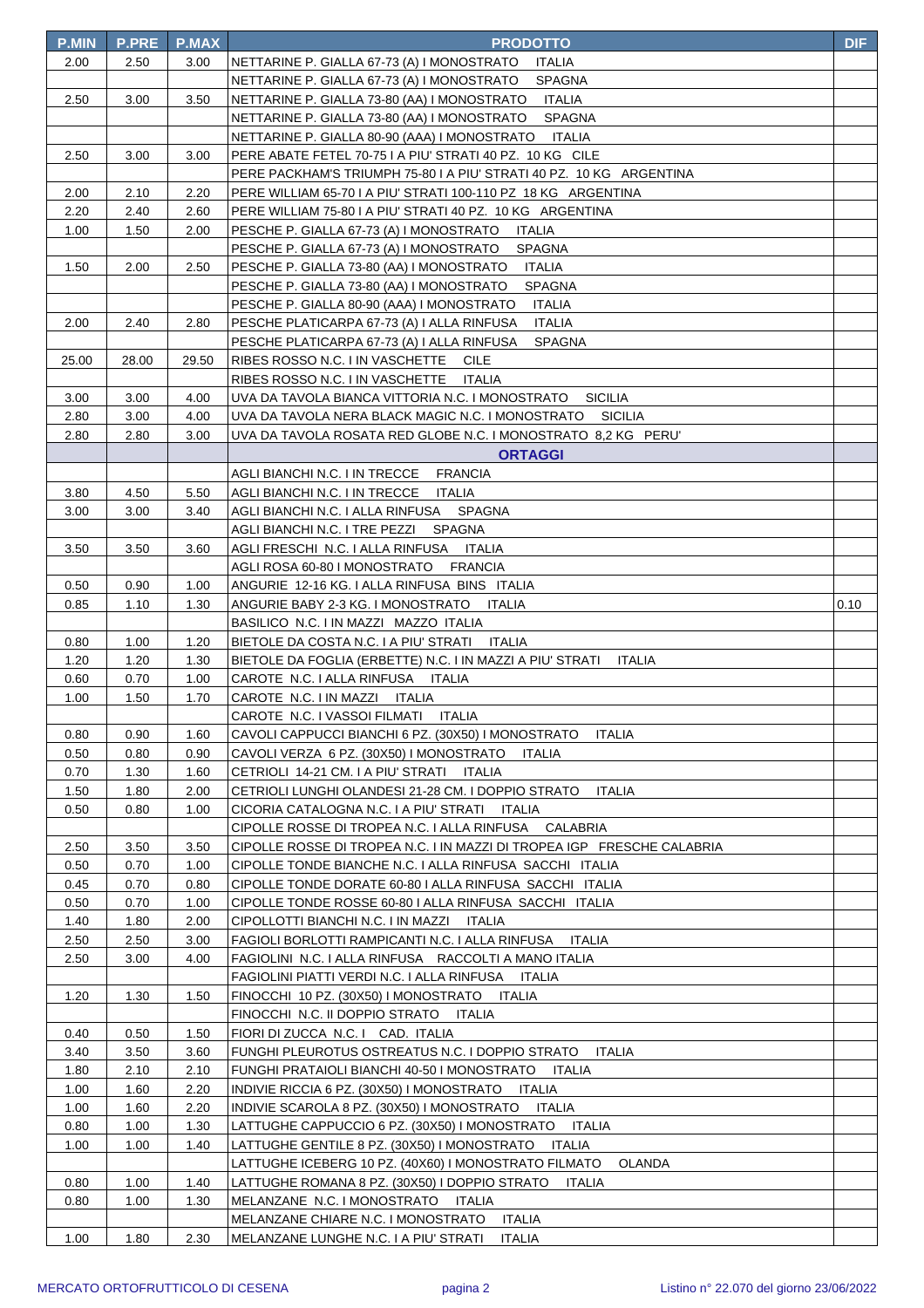| <b>P.MIN</b> | <b>P.PRE</b> | <b>P.MAX</b> | <b>PRODOTTO</b>                                                              | <b>DIF</b> |
|--------------|--------------|--------------|------------------------------------------------------------------------------|------------|
|              |              |              | MELONI GIALLI INVERNALI 1250-1600 GR. I MONOSTRATO<br><b>SICILIA</b>         |            |
| 0.70         | 1.60         | 2.00         | MELONI LISCI 1000-1250 GR. I MONOSTRATO ITALIA                               | 0.10       |
| 0.90         | 1.20         | 2.00         | MELONI RETATI 1000-1250 GR. I MONOSTRATO ITALIA                              | 0.20       |
| 0.60         | 0.80         | 1.30         | MELONI RETATI 750-1000 GR. I MONOSTRATO ITALIA                               |            |
| 0.45         | 0.70         | 0.80         | PATATE P. GIALLA 40-80   ALLA RINFUSA CASSE ITALIA                           |            |
|              |              |              | PATATE P. GIALLA 40-80 I ALLA RINFUSA CASSE NOVELLE ITALIA                   |            |
| 0.50         | 0.70         | 1.00         | PATATE P. GIALLA 40-80 I ALLA RINFUSA SACCHI ITALIA                          |            |
|              |              |              | PATATE P. GIALLA 40-80   ALLA RINFUSA SACCHI OLANDA                          |            |
| 2.00         | 2.00         | 2.80         | PEPERONI LUNGHI GIALLI N.C. I MONOSTRATO<br><b>SICILIA</b>                   |            |
| 2.00         | 2.00         | 2.80         | PEPERONI LUNGHI ROSSI N.C. I MONOSTRATO<br>SICILIA                           |            |
| 2.00         | 2.50         | 2.80         | PEPERONI QUADRATI GIALLI GG (90-110) I ALLA RINFUSA<br>OLANDA                |            |
| 2.00         | 2.50         | 2.80         | PEPERONI QUADRATI ROSSI GG (90-110) I ALLA RINFUSA<br>OLANDA                 |            |
| 1.60         | 1.60         | 2.20         | POMODORI CILIEGINI MEDI I A PIU' STRATI ITALIA                               |            |
| 1.60         | 2.00         | 2.50         | POMODORI CILIEGINI PICCOLI I A PIU' STRATI SICILIA                           |            |
| 1.40         | 1.70         | 2.20         | POMODORI CUORE DI BUE VERDI 82-102 I MONOSTRATO<br>ITALIA                    |            |
| 2.20         | 2.60         | 3.50         | POMODORI DATTERINI N.C. I DOPPIO STRATO ITALIA                               |            |
| 1.40         | 1.80         | 2.00         | POMODORI TIPO PICCADILLY N.C. I A PIU' STRATI ITALIA                         | -0.20      |
| 1.50         | 1.80         | 2.00         | POMODORI TONDI LISCI ROSSI A GRAPPOLO 67-82 I DOPPIO STRATO<br><b>ITALIA</b> |            |
| 1.00         | 1.40         | 1.50         | POMODORI TONDI LISCI ROSSI A GRAPPOLO 67-82 I DOPPIO STRATO<br>OLANDA        |            |
| 1.20         | 1.60         | 1.60         | POMODORI TONDI LISCI VERDI 82-102 I MONOSTRATO<br>ITALIA                     |            |
|              |              |              | PORRI 40-60 I ALLA RINFUSA FRANCIA                                           |            |
| 1.20         | 1.40         | 2.50         | PORRI 40-60 I ALLA RINFUSA<br>ITALIA                                         |            |
| 1.20         | 1.20         | 1.60         | PREZZEMOLI N.C. I IN MAZZI<br>ITALIA                                         |            |
| 2.00         | 2.20         | 2.50         | RADICCHIO ROSSO LUNGO PRECOCE 12 PZ. (30X50) I MONOSTRATO<br><b>ITALIA</b>   |            |
| 1.50         | 2.20         | 2.20         | RADICCHIO ROSSO TONDO 12 PZ. (30X50) I MONOSTRATO ITALIA                     |            |
| 0.25         | 0.30         | 0.60         | RAVANELLI TONDI ROSSI N.C. I 10 MAZZI MAZZO ITALIA                           |            |
|              |              |              | ROSMARINO N.C. I ALLA RINFUSA ITALIA                                         |            |
| 0.22         | 0.22         | 0.25         | RUCOLA SELVATICA N.C. I 20 MAZZI MAZZO ITALIA                                |            |
| 2.80         | 3.00         | 3.00         | RUCOLA SELVATICA N.C. I ALLA RINFUSA<br>ITALIA                               |            |
|              |              |              | SALVIA N.C. I ALLA RINFUSA ITALIA                                            |            |
|              |              |              | SCALOGNO COMUNE N.C. I ALLA RINFUSA RETE FRANCIA                             |            |
| 0.60         | 0.80         | 0.90         | SEDANI DA COSTA VERDI MEDI I DOPPIO STRATO ITALIA                            |            |
| 0.90         | 0.90         | 1.20         | SEDANI DA COSTA VERDI MEDI I MONOSTRATO<br><b>ITALIA</b>                     |            |
| 1.80         | 2.00         | 2.20         | <b>MESSICO</b><br>ZUCCHE TONDE DELICA MEDIE I MONOSTRATO                     |            |
|              |              |              | ZUCCHE TONDE DELICA MEDIE I MONOSTRATO<br><b>SICILIA</b>                     |            |
| 1.00         | 1.20         | 1.30         | ZUCCHINE CHIARE LUNGHE 14-21 CM. I A PIU' STRATI ITALIA                      |            |
| 1.00         | 1.20         | 1.30         | ZUCCHINE SCURE LUNGHE 14-21 CM. I A PIU' STRATI<br><b>ITALIA</b>             |            |
|              |              |              | ZUCCHINE SCURE LUNGHE 21-28 CM. I A PIU' STRATI<br>ITALIA                    |            |
|              |              |              | ZUCCHINE SCURE LUNGHE 7-14 CM. I MONOSTRATO<br><b>ITALIA</b>                 |            |
|              |              |              | <b>PRODOTTI ESOTICI</b>                                                      |            |
| 1.80         | 1.90         | 2.00         | ANANAS GOLD 6 PZ. (40X60) I MONOSTRATO MATURAZIONE IN PIANTA COSTA RICA      |            |
| 1.10         | 1.60         | 1.60         | <b>COSTA RICA</b><br>ANANAS GOLD 7 PZ. (40X60) I MONOSTRATO                  |            |
| 3.50         | 4.00         | 4.20         | ANANAS GOLD 7 PZ. (40X60) I MONOSTRATO VIA AEREA REPUBBLICA DOMINICANA       |            |
| 3.50         | 4.00         | 4.50         | AVOCADO HASS 306-365 (12) I MONOSTRATO<br><b>ISRAELE</b>                     |            |
|              |              |              | AVOCADO PINKERTON 306-365 (12) I MONOSTRATO<br><b>SUD AFRICA</b>             |            |
| 0.80         | 1.10         | 1.10         | BANANE CAVENDISH N.C. I A PIU' STRATI AMERICA CENTRALE                       |            |
| 1.20         | 1.40         | 1.45         | BANANE CAVENDISH N.C. I A PIU' STRATI CHIQUITA AMERICA CENTRALE              |            |
| 4.00         | 5.00         | 7.00         | FRUTTO DELLA PASSIONE N.C. I ALLA RINFUSA<br><b>COLOMBIA</b>                 |            |
|              |              |              | LIME 53-56 I A PIU' STRATI<br><b>BRASILE</b>                                 |            |
| 1.75         | 2.50         | 3.00         | <b>BRASILE</b><br>MANGHI 8 PZ. (30X40) I MONOSTRATO                          |            |
| 7.00         | 7.00         | 7.50         | MANGHI 8 PZ. (30X40) I MONOSTRATO VIA AEREA PERU'                            |            |
|              |              |              | PAPAIA 6 PZ. I MONOSTRATO<br><b>BRASILE</b>                                  |            |
| 3.50         | 4.60         | 4.60         | PAPAIA FORMOSA 3 PZ. I MONOSTRATO<br><b>BRASILE</b>                          |            |
|              |              |              | ZENZERO N.C. I ALLA RINFUSA<br><b>CINA</b>                                   |            |
|              |              |              | <b>PRODOTTI SECCHI</b>                                                       |            |
|              |              |              | ALBICOCCHE SECCHE MEDIE I ALLA RINFUSA TURCHIA                               |            |
| 14.00        | 14.00        | 15.00        | ANACARDI 180-210 I ALLA RINFUSA<br><b>BRASILE</b>                            |            |
| 13.00        | 13.00        | 14.00        | ANACARDI 180-210 I ALLA RINFUSA<br><b>VIETNAM</b>                            |            |
|              |              |              | ARACHIDI 7-9 FANCY ALLA RINFUSA<br><b>EGITTO</b>                             |            |
|              |              |              | ARACHIDI 7-9 EXTRA FANCY ALLA RINFUSA<br><b>ISRAELE</b>                      |            |
|              |              |              | ARACHIDI 9-11 FANCY ALLA RINFUSA<br><b>EGITTO</b>                            |            |
|              |              |              | CECI SECCHI 8+ I ALLA RINFUSA<br><b>MESSICO</b>                              |            |
|              |              |              | CECI SECCHI N.C. I ALLA RINFUSA<br>ITALIA                                    |            |
|              |              |              | FAGIOLI SECCHI BORLOTTI CRANBERRY N.C. I ALLA RINFUSA SACCHETTI CANADA       |            |
|              |              |              |                                                                              |            |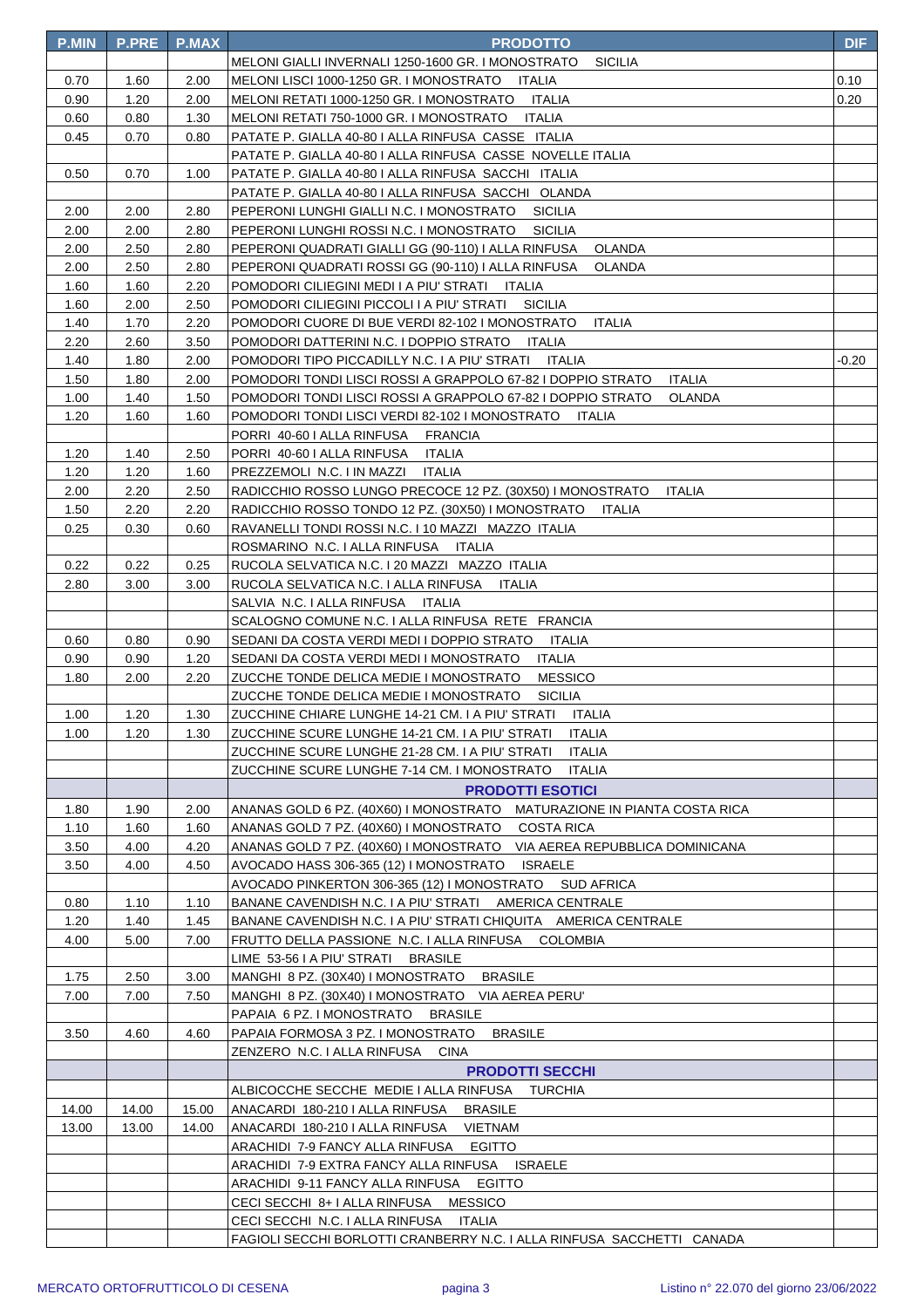| <b>P.MIN</b> | <b>P.PRE</b> | <b>P.MAX</b> | <b>PRODOTTO</b>                                                    | <b>DIF</b> |
|--------------|--------------|--------------|--------------------------------------------------------------------|------------|
|              |              |              | FAGIOLI SECCHI BORLOTTI LAMON N.C. I ALLA RINFUSA SACCHETTI ITALIA |            |
|              |              |              | FAGIOLI SECCHI CANNELLINI N.C. I ALLA RINFUSA SACCHETTI ARGENTINA  |            |
|              |              |              | FAVE SECCHE N.C. I ALLA RINFUSA SACCHETTI SGUSCIATE EGITTO         |            |
|              |              |              | FICHI SECCHI N.C. I ALLA RINFUSA<br><b>GRECIA</b>                  |            |
|              |              |              | LENTICCHIE SECCHE COMUNI MEDIE I ALLA RINFUSA<br>CANADA            |            |
| 9.00         | 9.00         | 9.50         | MANDORLE 20-22 U.S. I ALLA RINFUSA SGUSCIATE CALIFORNIA            |            |
|              |              |              | MANDORLE 22-24 EXTRA I ALLA RINFUSA SGUSCIATE CALIFORNIA           |            |
|              |              |              | MANDORLE N.C. I ALLA RINFUSA PELATE CALIFORNIA                     |            |
|              |              |              | NOCCIOLE N.C. I ALLA RINFUSA<br><b>FRANCIA</b>                     |            |
| 1.20         | 1.20         | 1.50         | NOCI DI COCCO 12 PZ. (40X60) I ALLA RINFUSA<br>COSTA D'AVORIO      |            |
|              |              |              | PINOLI CINESI N.C. I ALLA RINFUSA<br><b>CINA</b>                   |            |
|              |              |              | PINOLI COMUNI N.C. I ALLA RINFUSA ITALIA                           |            |
|              |              |              | PINOLI COMUNI N.C. I ALLA RINFUSA MEDITERRANEO                     |            |
| 13.50        | 14.00        | 14.00        | IPISTACCHI 18-20 I ALLA RINFUSA CALIFORNIA                         |            |
|              |              |              | PISTACCHI N.C. I ALLA RINFUSA SGUSCIATI CALIFORNIA                 |            |
|              |              |              | PISTACCHI N.C. I ALLA RINFUSA SGUSCIATI IRAN                       |            |
|              |              |              | PRUGNE SECCHE 20-30/LB I ALLA RINFUSA<br><b>FRANCIA</b>            |            |
|              |              |              | PRUGNE SECCHE 30-40/LB I ALLA RINFUSA DENOCCIOLATE FRANCIA         |            |
|              |              |              | UVA SECCA SULTANINA MEDIA I ALLA RINFUSA TURCHIA                   |            |